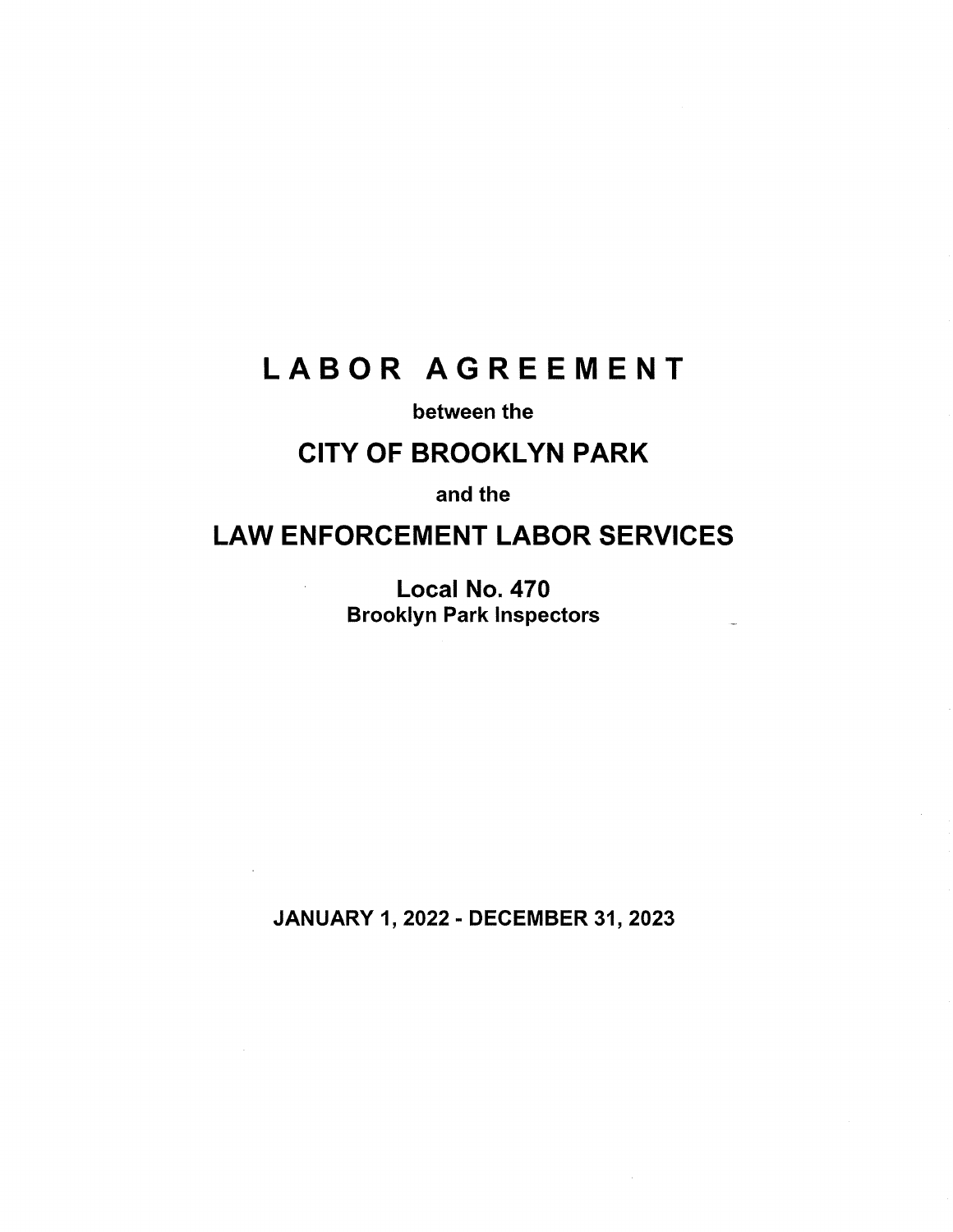# **TABLE OF CONTENTS**

Law Enforcement Labor Services, Local 470

# **ARTICLE**

# **PAGE**

 $\bar{z}$ 

| 1              |                                            |
|----------------|--------------------------------------------|
| $\overline{2}$ |                                            |
| 3              |                                            |
| 4              |                                            |
| 5              |                                            |
| 6              |                                            |
| 7              |                                            |
| 8              |                                            |
| 9              |                                            |
| 10             |                                            |
| 11             |                                            |
| 12             |                                            |
| 13             |                                            |
| 14             |                                            |
| 15             |                                            |
| 16             |                                            |
| 17             |                                            |
| 18             |                                            |
| 19             |                                            |
| 20             |                                            |
| 21             |                                            |
| 22             |                                            |
| 23             |                                            |
| 24             | LICENSING AND PROFESSIONAL DEVELOPMENT  10 |
| 25             |                                            |
| 26             |                                            |
| 27             |                                            |
| 28             |                                            |
| 29             |                                            |
| 30             | <b>WAIVER</b>                              |
| 31             |                                            |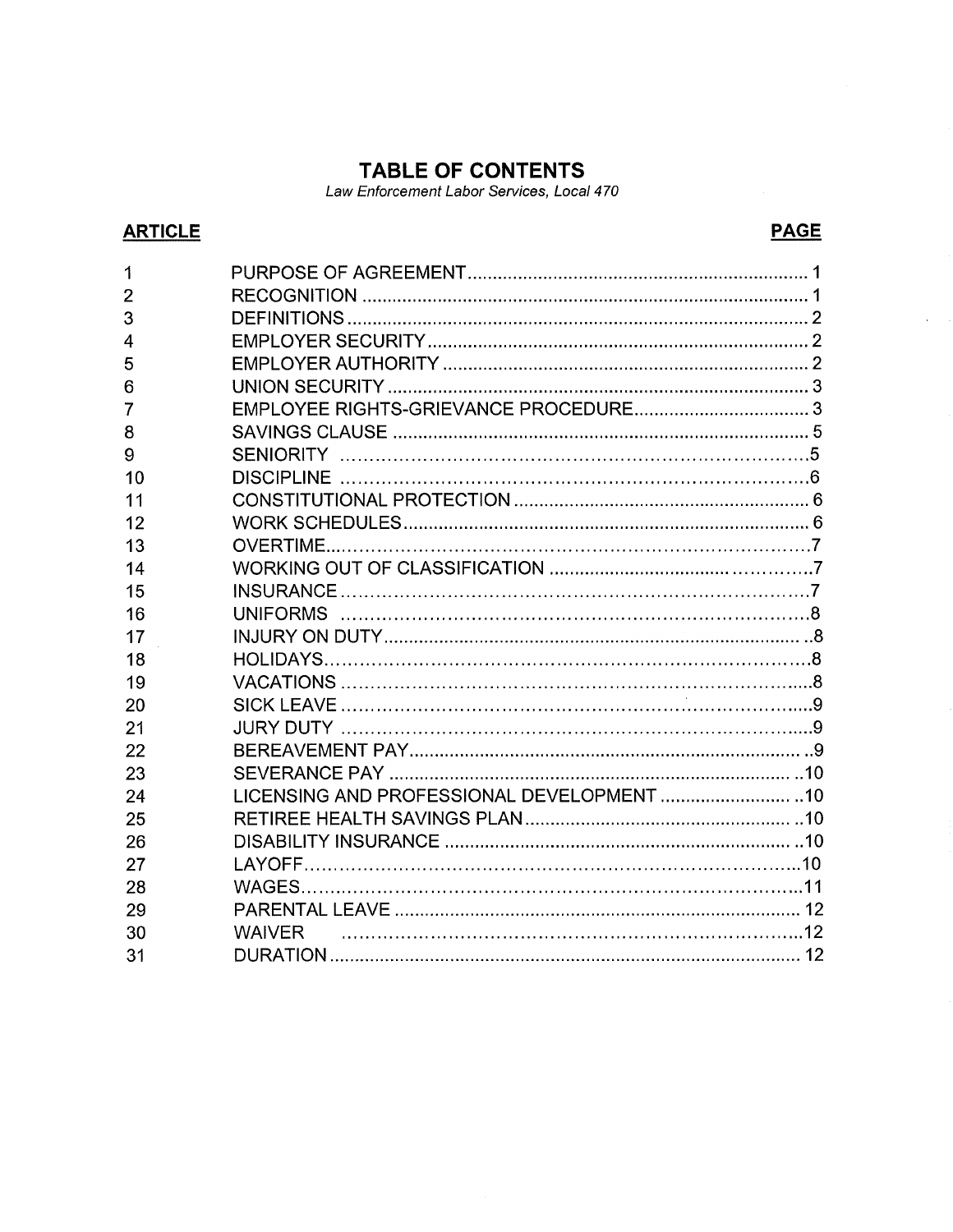#### **LABOR AGREEMENT between CITY OF BROOKLYN PARK and MINNESOTA LAW ENFORCEMENT LABOR SERVICES LOCAL NO. 470**

#### **ARTICLE 1 PURPOSE OF AGREEMENT**

This Agreement is entered into as of January 1, 2022, between the City of Brooklyn Park, hereinafter called the EMPLOYER, and Law Enforcement Labor Services Union, Local No. 470, hereinafter called the UNION.

It is the intent and purpose of this Agreement to:

- 1.1 Assure a professionally sound and mutually beneficial working and economic relationship between the two parties hereto;
- 1.2 Establish procedures for the resolution of disputes concerning this Agreement's interpretation and/or application; and
- 1.3 Place in written form the parties' agreement upon terms and conditions of employment for the duration of this Agreement.

# **ARTICLE 2 RECOGNITION**

2.1 The Employer recognizes the Union as the exclusive representative, under Minnesota Statutes, Section 179A.12, for all police personnel in the following job classifications:

> **All licensed Inspectors of the Brooklyn Park Police Department, Brooklyn Park, Minnesota, who are public employees within the meaning of Minn. Stat. 179A.03, subd. 14, excluding supervisors that are not in the position of Inspector, and confidential employees.**

2.2 In the event the Employer and Union are unable to agree as to the inclusion or exclusion of a new or modified job class, the issue shall be submitted to the Bureau of Mediation Services for determination.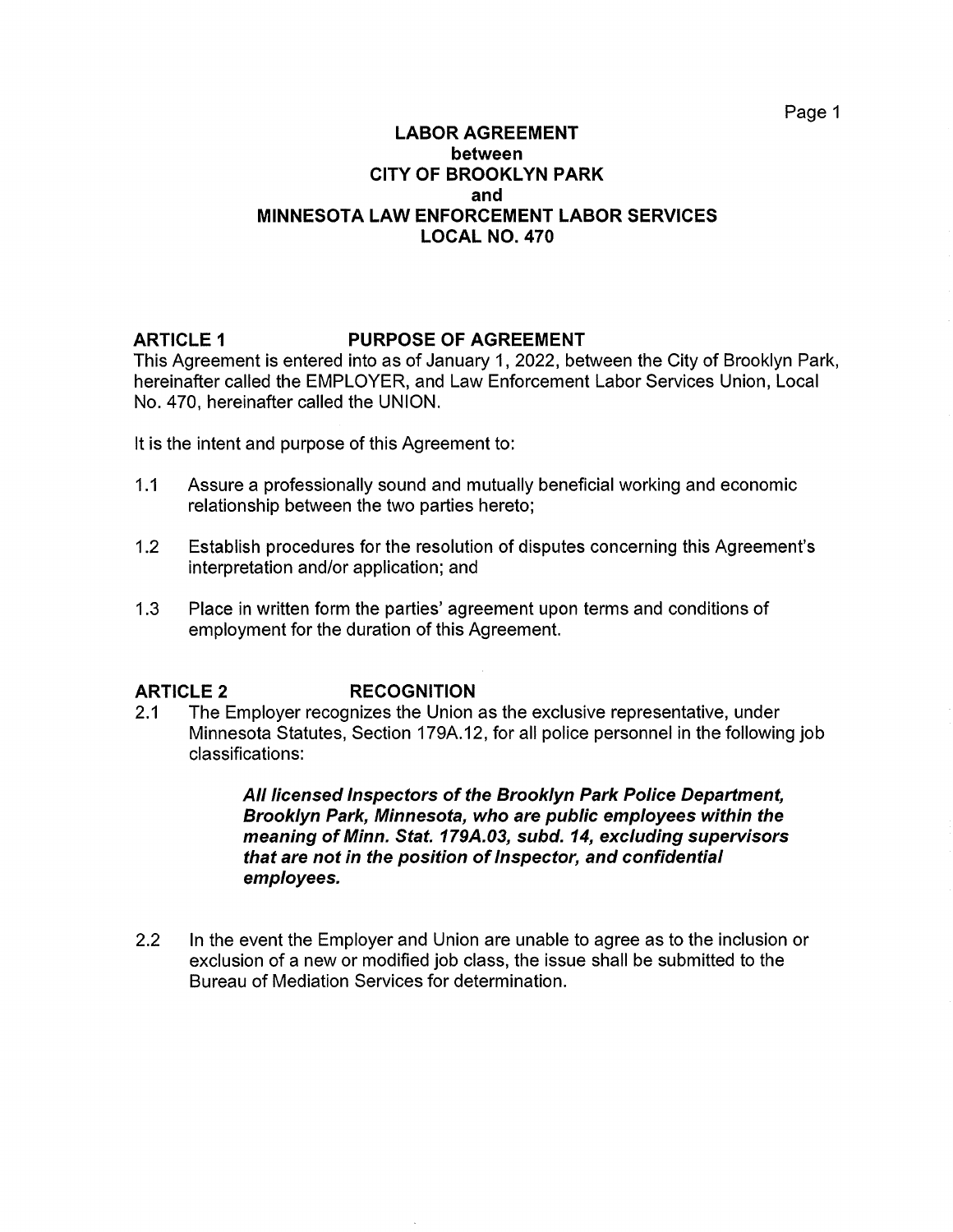# **ARTICLE 3 DEFINITIONS**

- 3.1 UNION: Law Enforcement Labor Services, Local #470.
- 3.2 UNION MEMBER: A member of the Law Enforcement Labor Services Union, Local No. 470.
- 3.3 EMPLOYEE: A member of the exclusively recognized bargaining unit.
- 3.4 DEPARTMENT: The City of Brooklyn Park Police Department.
- 3.5 EMPLOYER: The City of Brooklyn Park.
- 3.6 CHIEF: The Chief of the City of Brooklyn Park Police Department.
- 3.7 UNION STEWARD: The person elected or appointed by the Brooklyn Park Police Inspector bargaining unit membership.
- 3.8 OVERTIME: Work performed at the express authorization of the Employer in excess of the employee's scheduled shift.
- 3.9 SCHEDULED SHIFT: A consecutive work period including rest and lunch breaks.
- 3.10 ADMINISTRATIVE SCHEDULE: A normal workweek of five (5) days on and two (2) days off, four (4) days on and three (3) days off, or any other schedule established by the Chief.
- 3.11 CONTRACT OVERTIME: Overtime work reimbursed to the Employer by a third party outside the normal work schedule.
- 3.12 PROBATION: Probation is defined as one (1) year time in pay grade.
- 3.13 Classification Seniority is determined by date of promotion

# **ARTICLE 4 EMPLOYER SECURITY**

The Union agrees that during the life of this Agreement that the Union will not cause, encourage, participate in, or support any strike, slow-down, or other interruption of, or interference with, the normal functions of the Employer.

# **ARTICLE 5 EMPLOYER AUTHORITY**

- 5.1 The Employer retains the full and unrestricted right to operate and manage all manpower, facilities, and equipment; to establish functions and programs; to set and amend budgets; to determine the utilization of technology; to establish and modify the organizational structure; to select, direct, and determine the number of personnel; to establish work schedules, and to perform any inherent managerial function not specifically limited by this Agreement.
- 5.2 Any term and condition of employment not specifically established or modified by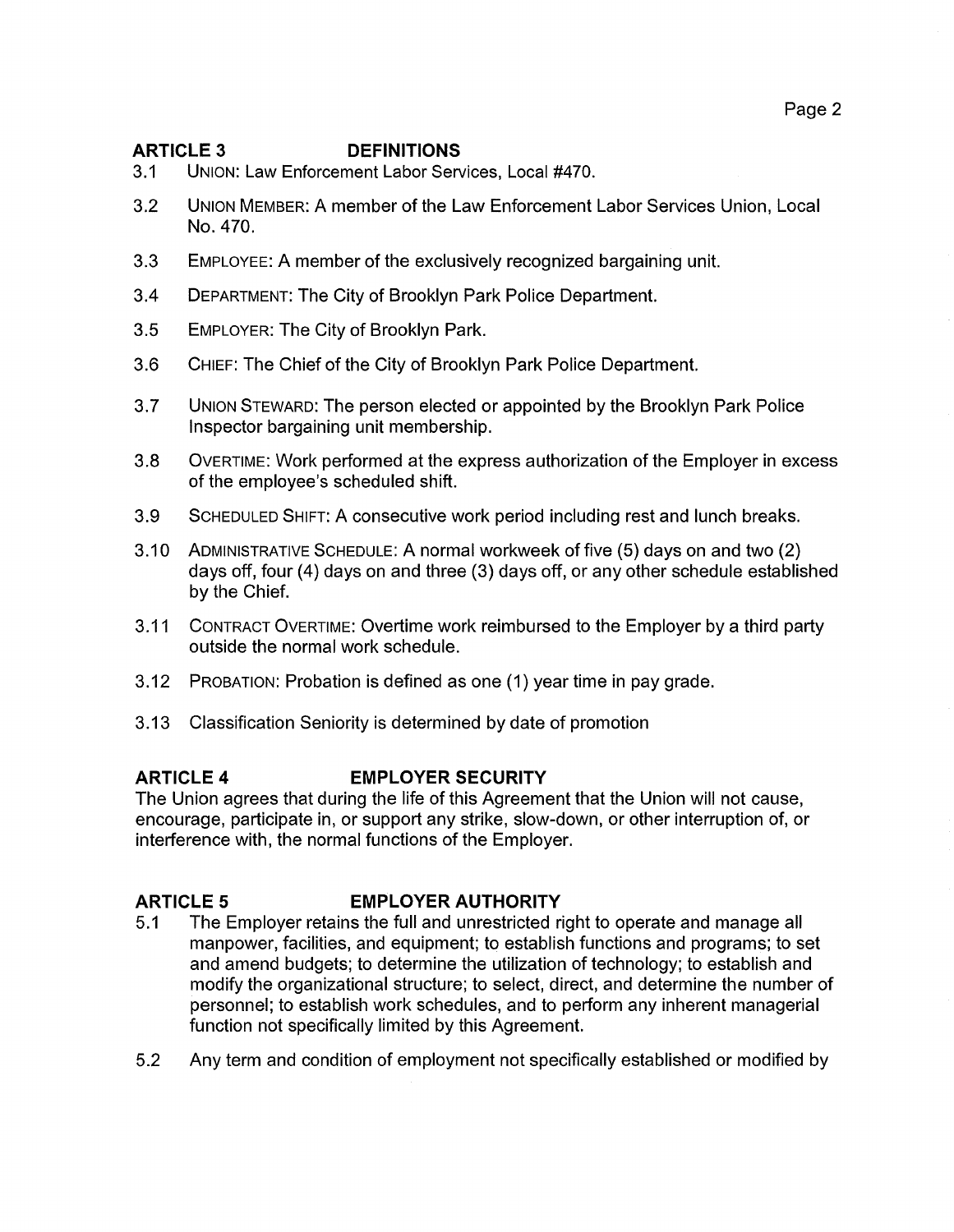this Agreement shall remain solely within the discretion of the Employer to modify, establish or eliminate.

### **ARTICLE 6 UNION SECURITY**

- 6.1 The Employer shall deduct from the wages of Employees who authorize such a deduction in writing, an amount necessary to cover monthly Union dues. Such monies shall be remitted as directed to the Union.
- 6.2 The Union may designate Employees from the bargaining unit to act as a Steward and an alternate and shall inform the Employer in writing of such choice and changes in the position of Steward and/or alternate.
- 6.3 The Employer shall make space available on the Employee bulletin board for posting Union notices and announcements.
- 6.4 The Union agrees to indemnify and hold the Employer harmless against any and all claims, suits, orders or judgments brought or issued against the Employer as a result of any action taken or not taken by the Employer under the provisions of this Article.

#### **ARTICLE 7 EMPLOYEE RIGHTS -GRIEVANCE PROCEDURE**

- 7 .1 Definition of a Grievance: Defined as a dispute or disagreement as to the interpretation or application of the specific terms and conditions of this Agreement.
- 7 .2 Union Representatives: The Employer will recognize representatives designated by the Union as the grievance representatives of the bargaining unit having the duties and responsibilities established by this Article. The Union shall notify the Employer in writing of the names of such Union representatives and of their successors when so designated as provided by 6.2 of this Agreement.
- 7.3 Processing of a Grievance: It is recognized and accepted by the Union and the Employer that the processing of grievances as hereinafter provided is limited by the job duties and responsibilities of the Employees and shall therefore be accomplished during normal working hours only when consistent with such Employee duties and responsibilities. The aggrieved Employee and a Union representative shall be allowed a reasonable amount of time without loss in pay when a grievance is investigated and presented to the employer during normal working hours provided that the Employee and the Union representative have notified and received the approval of the designated supervisor who has determined that such absence is reasonable and would not be detrimental to the work programs of the Employer.

Page 3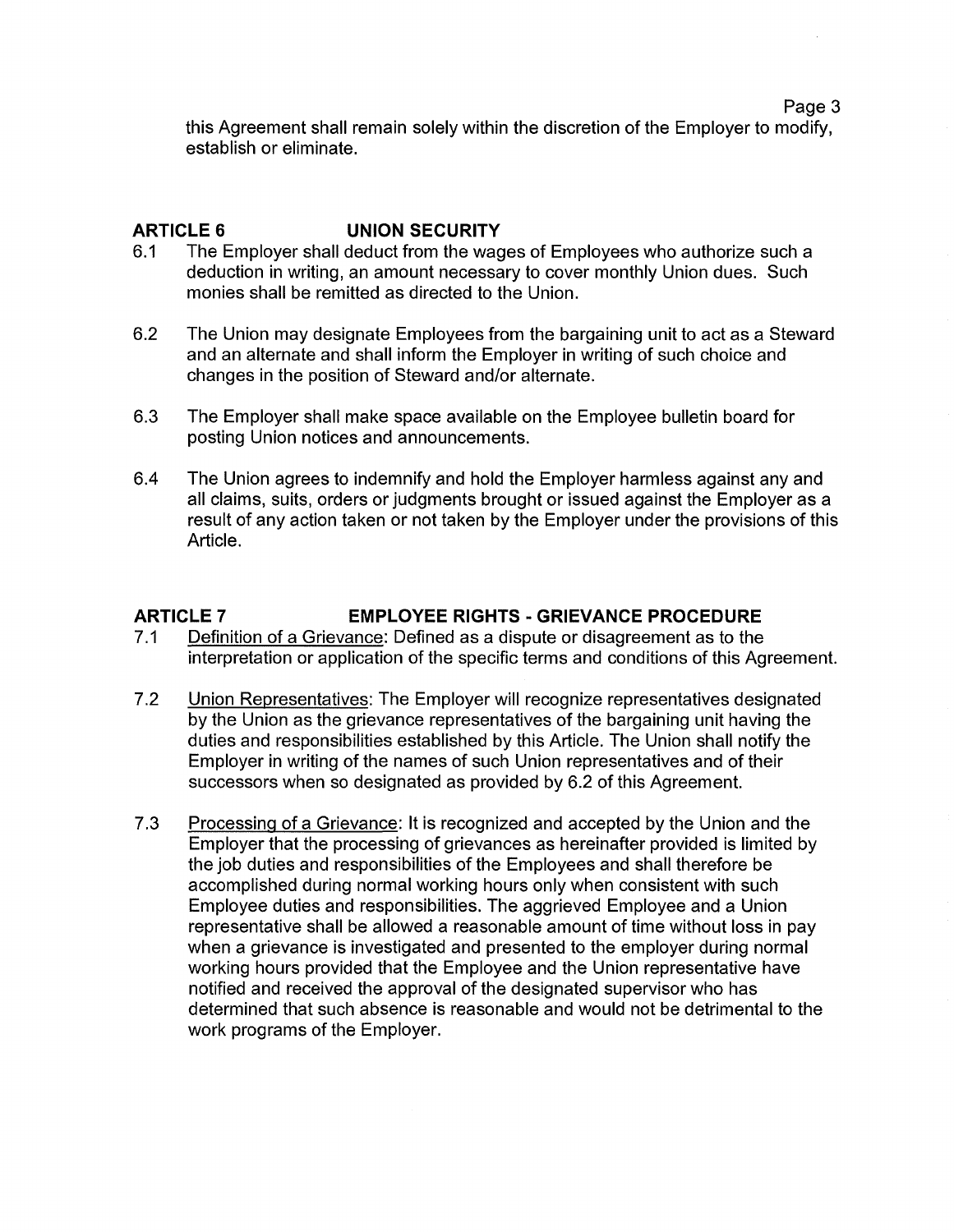7.4 Procedure: Grievances, as defined by Section 7 .1, shall be resolved in conformance with the following procedure:

**STEP 1:** An Employee claiming a violation concerning the interpretation or application of this Agreement shall, within twenty-one (21) calendar days after such alleged violation has occurred, present such grievance to the employee's supervisor as designated by the Employer. The Employer designated representative will discuss and give an answer to such Step 1 grievance within ten (10) calendar days after receipt. A grievance not resolved in Step 1 and appealed to Step 2 shall be placed in writing setting forth the nature of the grievance, the facts on which it is based, the provision or provisions of the Agreement allegedly violated, the remedy requested, and shall be appealed to Step 2 within ten (10) calendar days after the Employer designated representative's final answer in Step 1. Any grievance not appealed in writing to Step 2 by the Union within ten (10) calendar days shall be considered waived.

**STEP 2:** If appealed, the written grievance shall be presented by the Union and discussed with the Employer designated Step 2 representative. The Employer designated representative shall give the Union the Employer's Step 2 answer in writing within ten (10) calendar days after receipt of such step 2 grievance. A grievance not resolved in Step 2 may be appealed to Step 3 within ten (10) calendar days following the Employer designated representative's final Step 2 answer. Any grievance not appealed in writing to Step 3 by the Union within ten (10) calendar days shall be considered waived.

**STEP 3:** A grievance unresolved in Step 2 and appealed to Step 3 by the Union shall be submitted to arbitration subject to the provisions of the Public Employment Labor Relations Act of 1971, as amended. The selection of an arbitrator shall be made in accordance with the "Rules Governing the Arbitration of Grievances" as established by the Bureau of Mediation Services.

#### 7 .5 Arbitrator's Authority:

- A. The arbitrator shall have no right to amend, modify, nullify, ignore, add to, or subtract from the terms and conditions of this Agreement. The arbitrator shall consider and decide only the specific issue(s) submitted in writing by the Employer and the Union and shall have no authority to make a decision on any other issue not so submitted.
- B. The arbitrator shall be without power to make decisions contrary to, or inconsistent with, or modifying, or varying in any way, the application of laws, rules or regulations having the force and effect of law. The arbitrator's decision shall be submitted in writing within thirty (30) days following the close of the hearing or the submission of briefs by the parties, whichever be later, unless the parties agree to an extension. The decision shall be binding on both the Employer and the Union and shall be based solely on the arbitrator's interpretation or application of the express terms of this Agreement and to the facts of the grievance presented.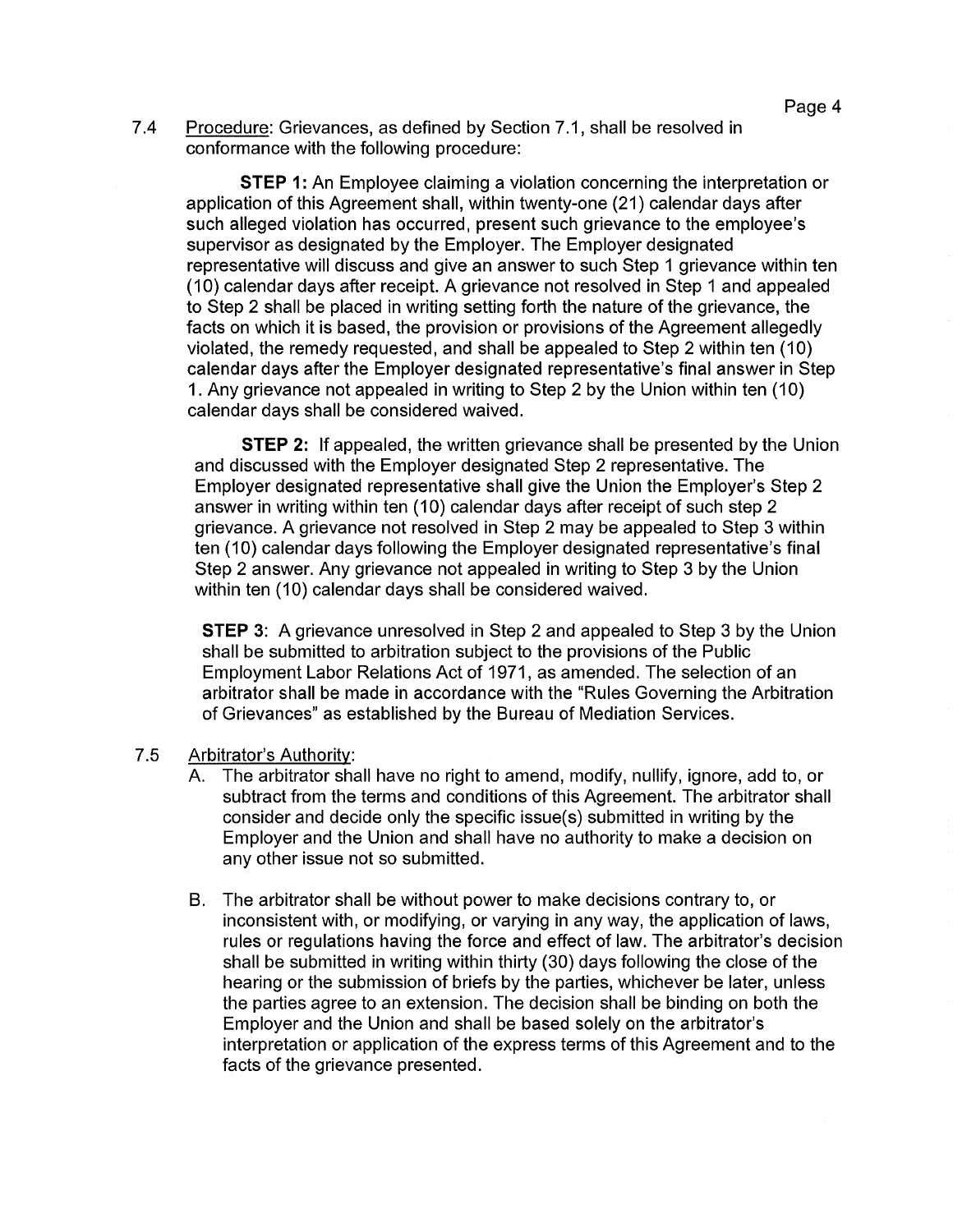- C. The fees and expenses for the arbitrator's services and proceedings shall be borne equally by the Employer and the Union provided that each party shall be responsible for compensating its own representatives and witnesses. If either party desires a verbatim record or the proceedings, it may cause such a record to be made, providing it pays for the record. If both parties desire a verbatim record of the proceedings, the cost shall be shared equally.
- 7.6 Waiver. If a grievance is not presented within the time limits set forth above, it shall be considered waived. If a grievance is not appealed to the next step within the specified time limit or any agreed extension thereof, it shall be considered settled on the basis of the Employer's last answer. If the Employer does not answer a grievance or an appeal thereof within the specified time limits, the Union may elect to treat the grievance as denied at that step and immediately appeal the grievance to the next step. The time limit in each step may be extended by mutual written agreement of the Employer and the Union in each step.
- 7.7 Choice of Remedy. If as a result of the written Employer response in Step 2, the grievance remains unresolved, and if the grievance involves the suspension, demotion, or discharge of an employee who has completed the required probationary period, the grievance may be appealed either to Step 3 of Article VII or a procedure such as: Veteran's Preference, or other employment laws. If appealed to any procedure other than Step 3 of Article VII, the grievance is not subject to the arbitration procedure as provided in Step 3 of Article VII. The aggrieved Employee shall indicate in writing, which procedure is to be utilized -Step 3 of Article VII or another appeal procedure – and shall sign a statement to the effect, that the choice of any other hearing precludes the aggrieved Employee from making a subsequent appeal through Step 3 of Article VII.

# **ARTICLE 8 SAVINGS CLAUSE**

This Agreement is subject to the laws of the United States, the State of Minnesota, and the City of Brooklyn Park. In the event any provision of this Agreement shall be held to be contrary to law by a court of competent jurisdiction from whose final judgment or decree no appeal is made within the time provided, such provisions shall be voided. All other provisions of this Agreement shall continue in full force and effect. The voided provision may be renegotiated at the written request of either party.

# **ARTICLE 9 SENIORITY**

- 9.1 An Employee's City Seniority shall be determined by the Employee's length of continuous employment with the EMPLOYER. Seniority rosters may be maintained by the Chief and will be posted in an appropriate location.
- 9.2 During the probationary period a newly promoted Employee may be demoted at the sole discretion of the Employer. Demoted Employees will have rights back to the job title previously held immediately prior to the promotion.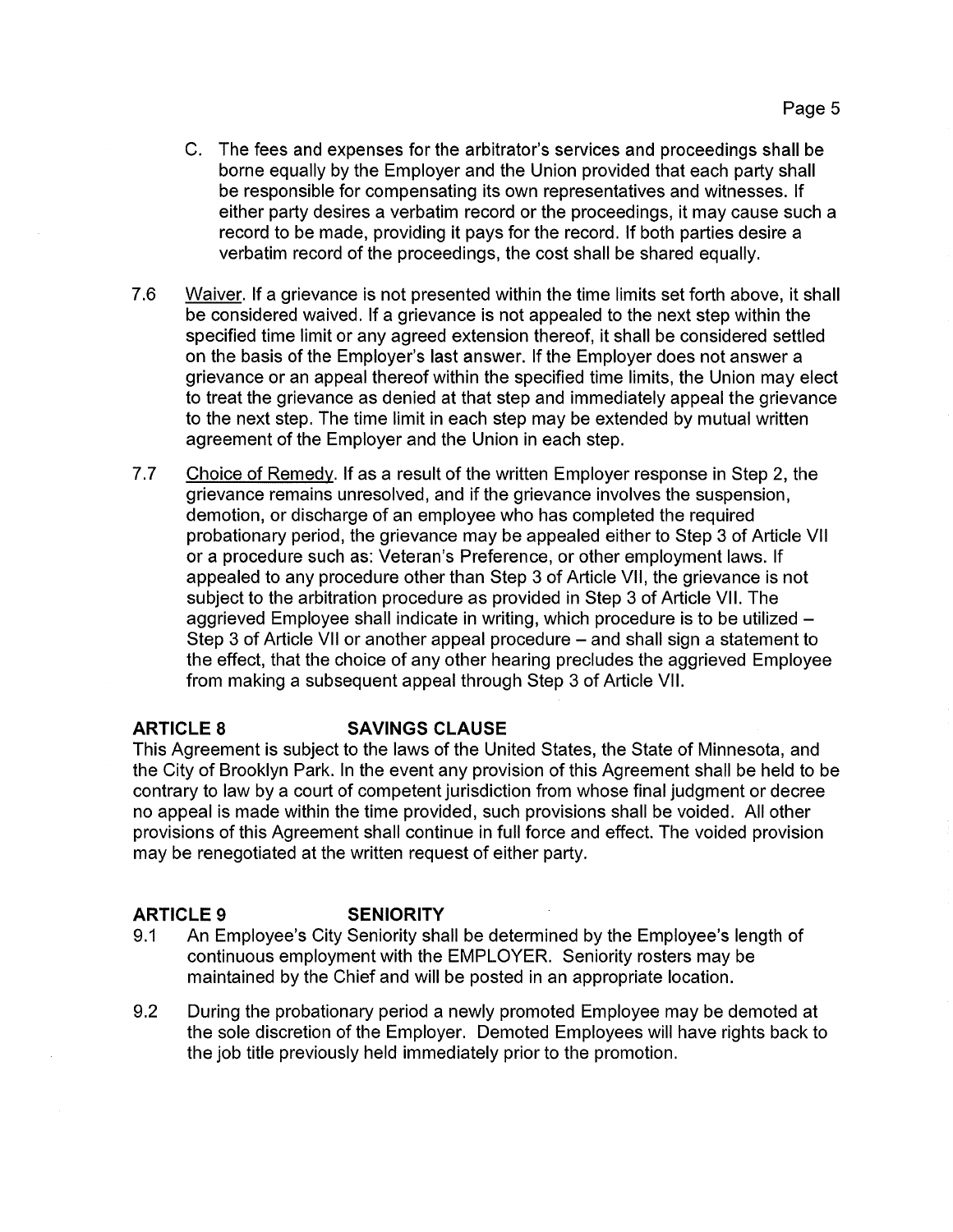9.3 One (1) continuous vacation period shall be selected on the basis of seniority between November 1 and November 15 of each year to be taken the following calendar year. Vacation requests made after November 15 will be granted on a first come, first serve basis.

# **ARTICLE 10 DISCIPLINE**

- 10.1 The Employer will discipline Employees for just cause only. Discipline will be in one or more of the following forms:
	- A. Verbal reprimand
	- B. Written reprimand
	- C. Suspension
	- D. Demotion
	- E. Discharge
- 10.2 All discipline will be in written form.
- 10.3 Discipline and notices of discharge which are to become part of an Employee's personnel file shall be read and acknowledged by signature of the Employee. Employees and the Union will receive a copy of such reprimands and/or notices.
- 10.4 Employees may examine their own individual personnel files at reasonable times under the direct supervision of the Employer.
- 10.5 Employees will not be questioned concerning an investigation of disciplinary action unless the Employee has been given an opportunity to have a Union representative present at such questioning.
- 10.6 Grievances relating to suspension, demotion, or discharge may be initiated by the Union in Step 2 of the Grievance Procedure under Article VII.

#### **ARTICLE 11 CONSTITUTIONAL PROTECTION**

Employees shall have the rights granted to all citizens by the United States and Minnesota State Constitutions.

#### **ARTICLE 12 WORK SCHEDULES**

- 12.1 The normal work year is two thousand and eighty (2,080) hours to be accounted for by each Employee through:
	- A. Hours worked on assigned shifts
	- B. Assigned training
	- C. Authorized leave time
	- D. Holidays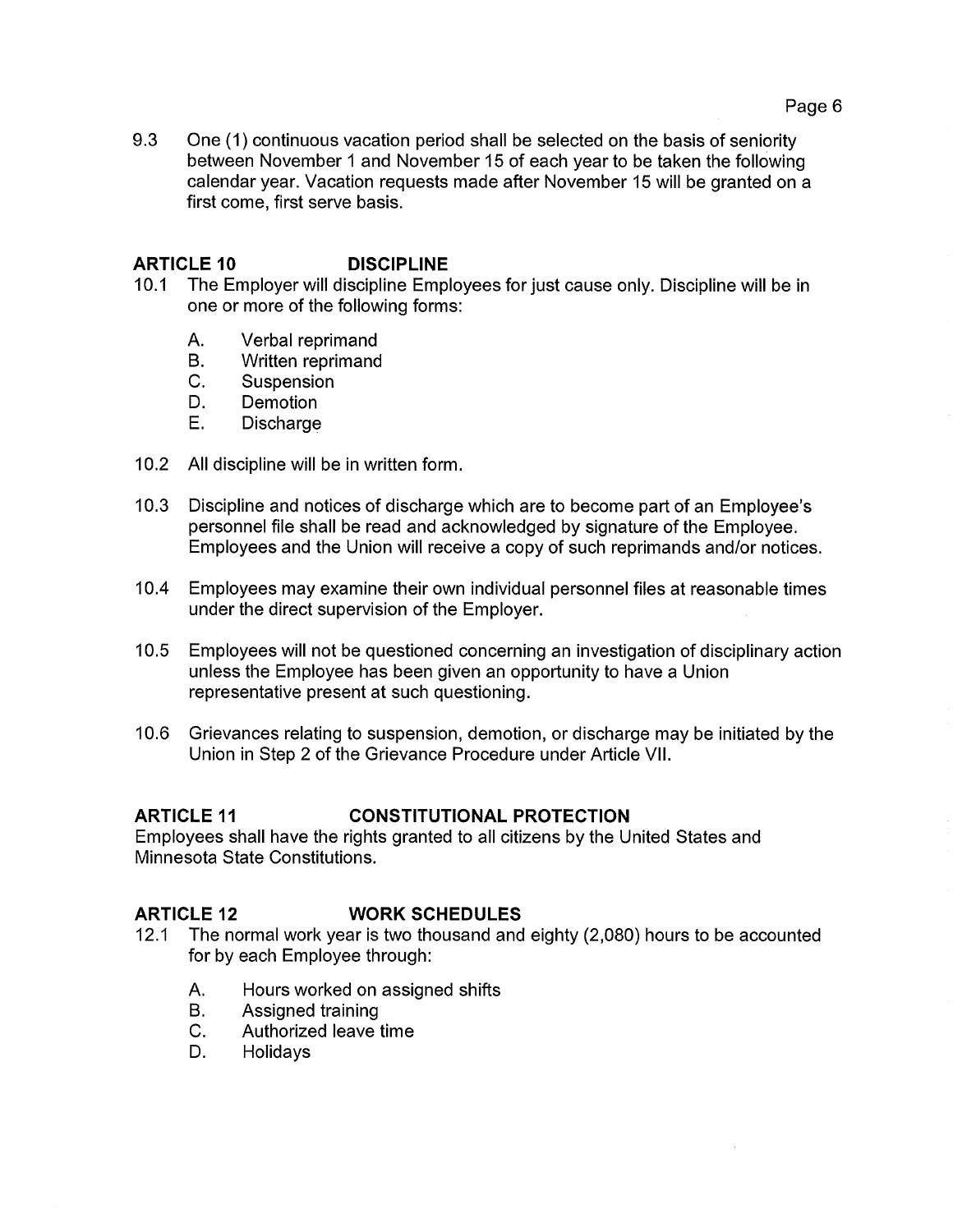- 12.2 Authorized leave time are to be calculated on the basis of the actual length of time of the assigned shifts.
- 12. 3 Nothing contained in this or any other Article shall be interpreted to be a guarantee of a minimum or maximum number of hours the Employer may assign Employees.
- 12.4 Exempt Employees will work an administrative schedule.

# **ARTICLE 13 OVERTIME**

13.1 An exempt, licensed, Employee who works Contract Overtime shall be compensated at one and one-half  $(1\frac{1}{2})$  times Step 5 of the Sergeant's pay plan.

### **ARTICLE 14 WORKING OUT OF CLASSIFICATION**

Employees assigned by the Employer to assume the full responsibilities and authority of a job title/classification of a higher salary grade for five(5) consecutive days or longer shall be compensated at the salary of the higher salary grade job title/job classification. The Employee shall be compensated at a rate that reflects a minimum increase of five(5) percent.

#### **ARTICLE 15 INSURANCE**

15.1 The EMPLOYER will make the following monthly contribution for health insurance:

Effective January 1, 2022, any overall increase or decrease to the premium costs will be added or subtracted to the contribution amounts at a rate of sixty (60) percent for EMPLOYER and forty (40) percent for EMPLOYEE for single health plan options.

Effective January 1, 2022, any overall increase or decrease to the premium costs will be added or subtracted to the contribution amounts at a rate of sixty (60) percent for EMPLOYER and forty (40) percent for EMPLOYEE for family health plan options.

- 15.2 The City will pay single health insurance until eligible for Medicare for those qualified in accordance with the existing city retiree health insurance program in effect at the time of this agreement.
- 15.3 Employees electing to forgo health insurance will be compensated monthly at the rate approved by City Council annually.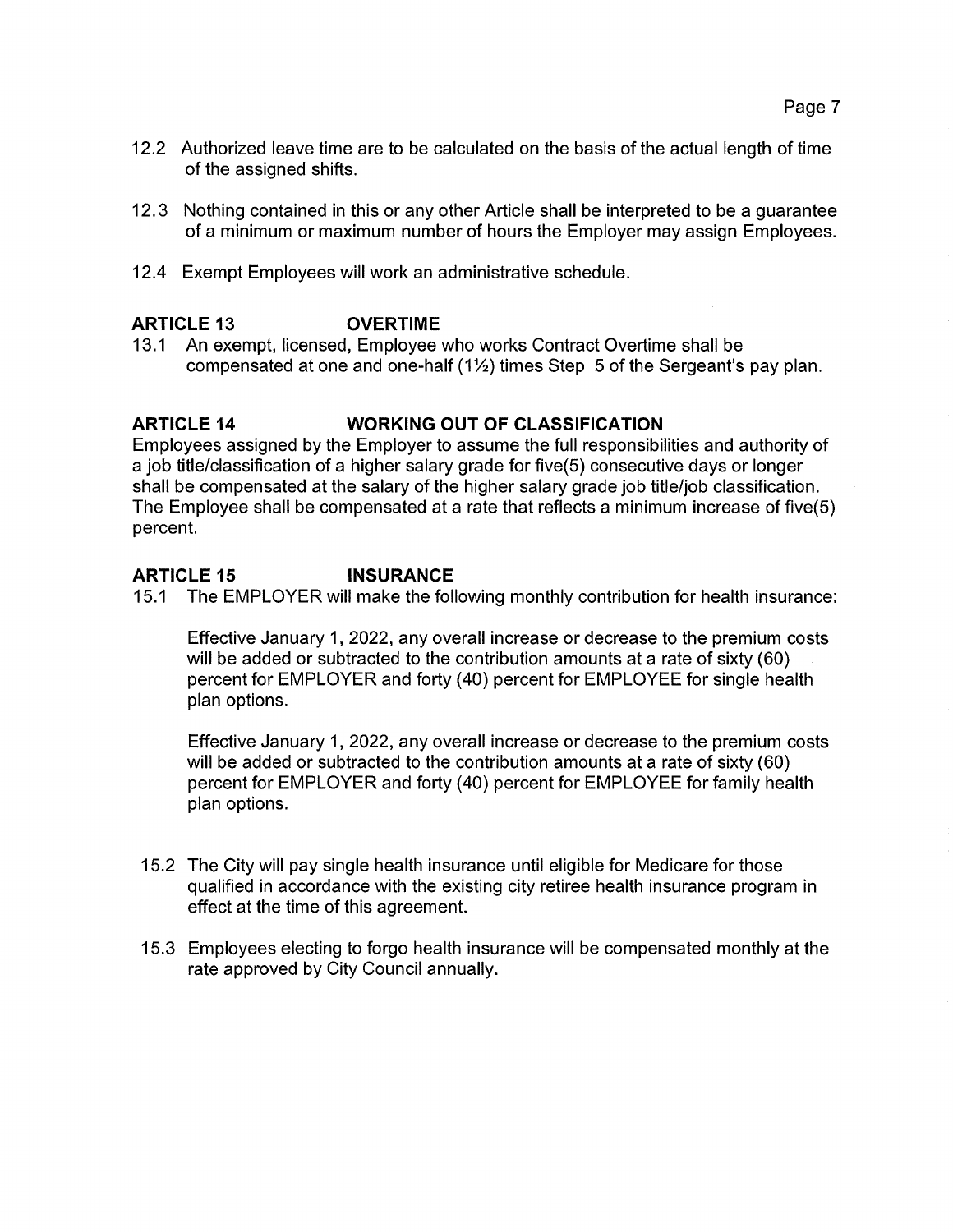### **ARTICLE 16 UNIFORMS**

The Employer shall provide required uniforms and equipment items. The Employer will clean the issued police uniforms (issued shirt, trousers, vest covers, and jackets) of employees of the bargaining unit without expense to the employee. The Employer reserves the right to select the cleaning vendor.

# **ARTICLE 17 INJURY ON DUTY**

Employees injured during the performance of their duties for the Employer and thereby rendered unable to work for the Employer, will be paid the difference between the employee's regular pay and Worker's Compensation insurance payments for a period not to exceed seven hundred twenty (720) hours per injury, not charged to the employee's vacation, sick leave or other accumulated paid benefits, after a three (3) working day initial waiting period per injury. The three (3) working day waiting period shall be charged to the Employee's sick leave account less worker's compensation insurance payments.

# **ARTICLE 18 HOLIDAYS**

- 18.1 Full-time Employees on an administrative schedule will take eight (8) hours off on each of the following eleven (11) City-recognized holidays (New Year's Day, Martin Luther King Jr. Day, President's Day, Memorial Day, 4<sup>th</sup> of July, Labor Day, Veteran's Day, Thanksgiving Day, Friday after Thanksgiving, Christmas Eve, Christmas Day) and one (1) floating holiday.
- 18.2 If December 24 (Christmas Eve) or December 25 (Christmas Day) falls on a Saturday or a Sunday, Employees on an administrative schedule shall be permitted one floating holiday for the Christmas Eve holiday to be used between October 1 and by December 31 of the same calendar year. The request for leave must be approved in advance by the employee's department head.

# **ARTICLE 19 VACATION**

- 19.1 Each person employed on a full-time basis in a continuing position in City service shall earn vacation with pay at the rate of pay for the grade to which the Employee is permanently assigned. Layoffs, suspensions, unauthorized leaves, or leaves of absence without pay shall not be counted in computation of full calendar months of continuous service.
- 19.2 All full-time permanent Employees shall earn vacation according to the following schedule:

| Over 10 yrs of serviceadditional 8 hours per year not to exceed 160 hours |  |
|---------------------------------------------------------------------------|--|

19.3 Vacation hours earned in excess of two hundred forty (240) will be paid into a Retiree Health Savings Plan on the Payroll date that contains the December 31<sup>st</sup>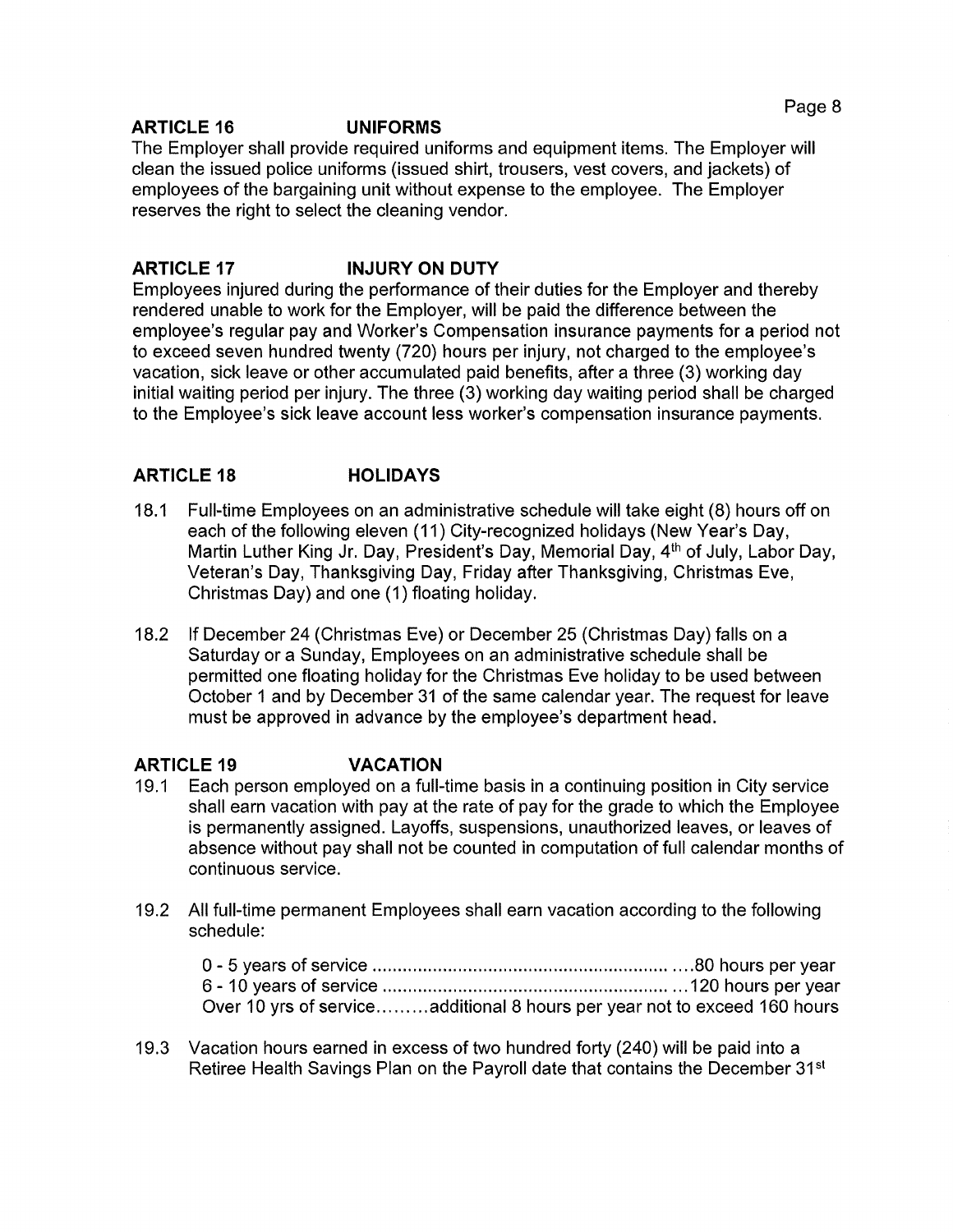date.

19.4 At separation from employment, all vacation hours shall be paid into the Employee's existing deferred compensation account to the maximum allowed. Any amount that exceeds the deferred compensation maximum will be paid out in cash. This is applicable for all Employees hired prior to December 31, 2021. Additionally, this plan will be addressed at the City Wide Benefits Labor Management Committee.

# **ARTICLE 20 SICK LEAVE**

- 20.1 Sick leave shall be a benefit provided to each full-time Employee at the rate of eight (8) hours per month with unlimited accrual. Sick leave shall be paid at the Employee's regular rate of pay at the time the leave is used or paid out. A minimum of one (1) hour must be used per occurrence.
- 20.2 Sick leave may be used for the following reasons: the Employee's personal illness, medical or dental appointments during working hours, family health matters related to an employee's spouse, child, mother, father, brother, or sister. Sick leave may be used to attend funeral services for police officers killed in the line of duty with approval of the Chief.
- 20.3 Sick Leave Conversion: Employees who reach a sick leave accrual of 720 hours shall have additional sick leave hours converted as follows: one-half  $\mathcal{V}_2$ ) of each additional accrual to remain as sick leave and one-half  $(\frac{1}{2})$  to be converted to vacation time up to the limits outlined in Article 19.2.

#### **ARTICLE 21 JURY DUTY PAY**

Employees are paid their full salary while on jury duty or for other required subpoenaed appearances before a court or other public body in connection with their position. Employees are required to return to the City any per diem received for jury duty except mileage and parking fees.

# **ARTICLE 22 BEREAVEMENT PAY**

Upon approval by the Employer, up to five (5) days of sick leave use may be allowed for regular full and part-time benefited Employees in the event of a death to an immediate family member or household member consistent with city personnel policy.

Immediate family includes: the Employee's spouse, parent, step-parent, child, step-child, sibling, the employee's spouse's parents, step-parent, child, step-child, sibling, the employee's child's spouse, grandparents, step-grandparents, grandchildren or step grandchildren.

Household member is defined as any person who shares a significant relationship with the Employee and resides in the same household as the Employee.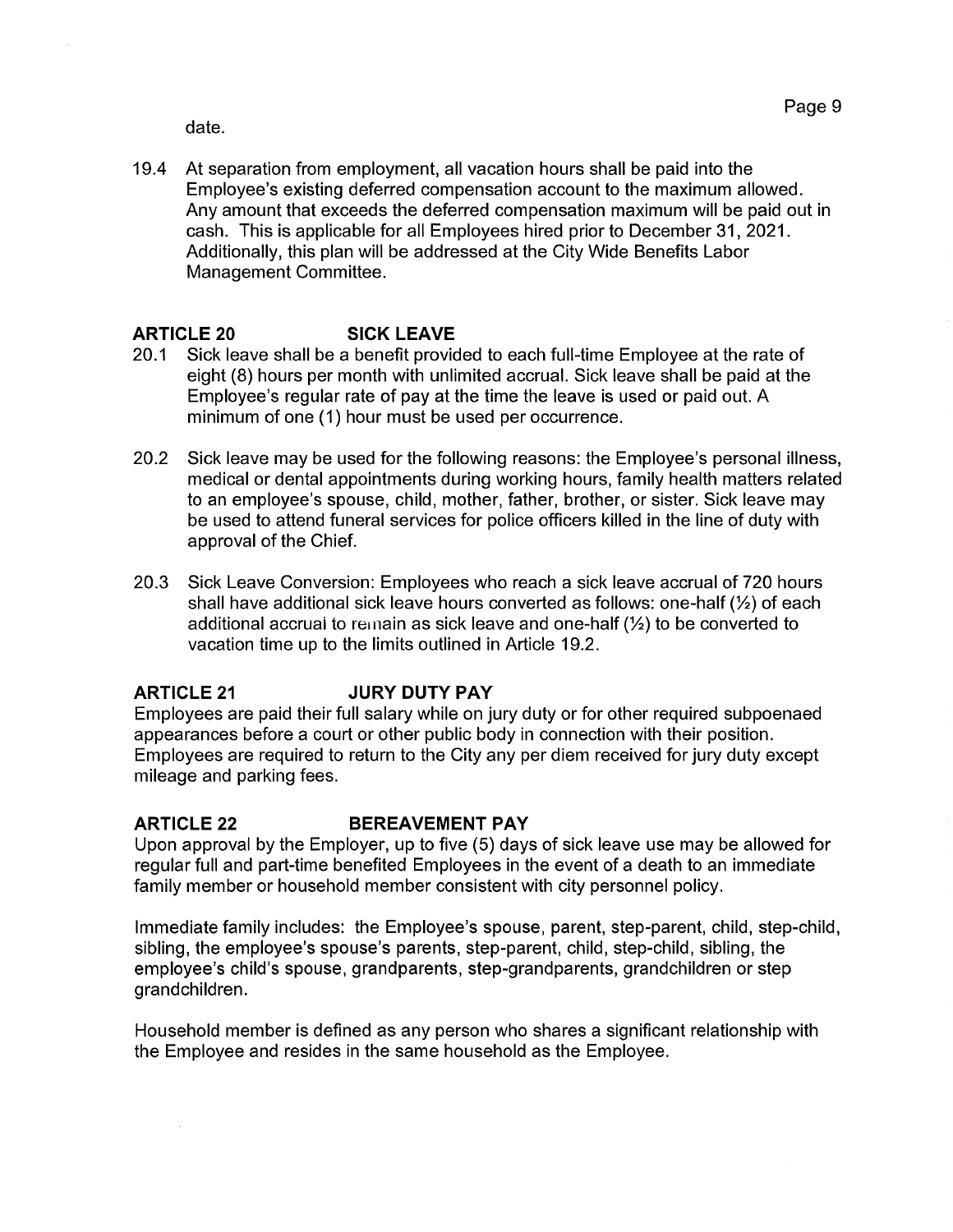Bereavement leave due to the death of a coworker will normally be granted unless there are unusual operational or staffing requirements.

#### **ARTICLE 23 SEVERANCE PAY**

Severance pay in the amount of fifty percent (50%) of accumulated sick leave not to exceed a maximum of 480 hours shall be paid to all employees who voluntarily terminate after one (1) year, with a minimum two (2) weeks advance notice.

Severance pay in the amount of one hundred percent (100%) of an EMPLOYEE'S accumulated sick leave who is killed in the line of duty shall be paid to the EMPLOYEE'S estate.

### **ARTICLE 24 LICENSING AND PROFESSIONAL DEVELOPMENT**

The Employer shall pay the Minnesota Peace Officers Standards and Training (P.O.S.T) Board peace officer license fees for all employees and pay the necessary fees to obtain or maintain the professional certification(s) of all Employees, licensed or not, as needed for their job duties.

### **ARTICLE 25 RETIREE HEALTH SAVINGS PLAN**

The Employer will establish and allow the Employees to participate in a Retiree Health Savings Plan with the following employee contributions:

A. All severance pay, per Article 23, will be applied to the plan.

#### **ARTICLE 26 DISABILITY INSURANCE**

The Employer will provide an Employee-paid, long-term, disability protection plan in which Employees may participate. Each pay period, a portion of the requesting Employee's sick time accrual will be used to pay for this benefit. An Employee can elect to continue coverage while on a leave of absence without pay. During this period, the Employee is responsible for all premiums due.

# **ARTICLE 27 LAYOFF**

- 27 .1 Except in those instances where senior Employees are not qualified to perform remaining work, seniority shall determine the order of layoff.
- 27 .2 Layoff shall be by classification within the department in inverse order of Classification Seniority. However, an Employee about to be laid off shall have the right to bump (displace) any Employee in a lower classification, provided the Employer determines the Employee exercising bumping rights has previously held the position and is adequately qualified to perform the duties of the classification into which s/he is moving, and s/he has greater department seniority than the bumped Employee.

Page 10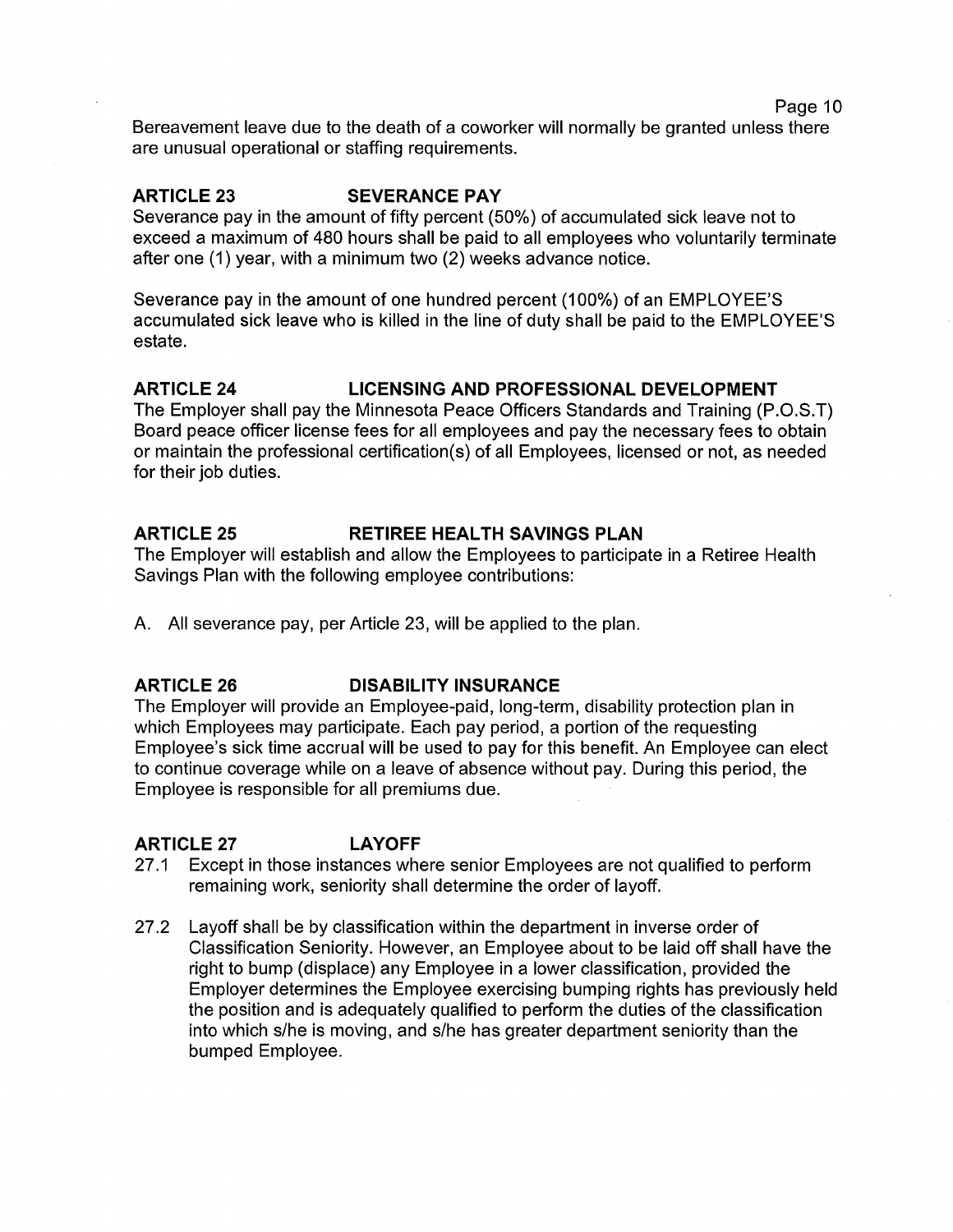- 27 .3 Recall from layoff shall be by classification within the department in inverse order of layoff. If an Employee does not return to work upon recall as directed by the Employer, or on a date mutually acceptable to both the Employee and Employer, s/he shall automatically have voluntarily terminated his/her employment. Recall notification shall be by mail to the Employee's last known address. An Employee's name shall be retained on the recall list for two (2) years, at which time all rights to recall shall terminate.
- 27.4 The Employer shall not hire a new Employee in a classification where an Employee is laid off with the right for recall.
- 27 .5 The Employer shall issue written notice of an indefinite layoff at least fifteen ( 15) calendar days in advance of layoff and will meet and confer with the Union to attempt to minimize the impact of the layoff on unit members. The Employer shall issue written notice of recall from an indefinite layoff to affected Employees by certified mail/return receipt, provided at least fifteen (15) calendar days to return to work.
- 27.6 Unappointment of an Employee for reasons other than a violation of City or Department policies or procedures from the appointed positions of Deputy Chief or Inspector, shall result in the Employee being placed in the job/classification title held preceding the appointment.

# **ARTICLE 28 WAGES**

- 28.1 The following wage schedules will be in effect from the first payroll period in 2022 through the last payroll period in 2023.
- 28.2 Exempt Employee pay schedule. Employees will be eligible to progress through the salary range based upon a satisfactory or better performance evaluation in accordance with the city's performance-based pay plan for exempt employees.

The following table represents a 3.0% COLA increase, effective 1/1/22, with an additional .8% adjustment effective 1/1/22.

|             | <b>Date</b>      | Year |         |         | Minimum   Midpoint   Maximum |
|-------------|------------------|------|---------|---------|------------------------------|
| P Inspector | January 1   2022 |      | \$50.46 | \$59.36 | \$68.27                      |

The following table represents a 3.0% COLA increase, effective 1/1/23, with an additional .78% adjustment effective 1/1/23.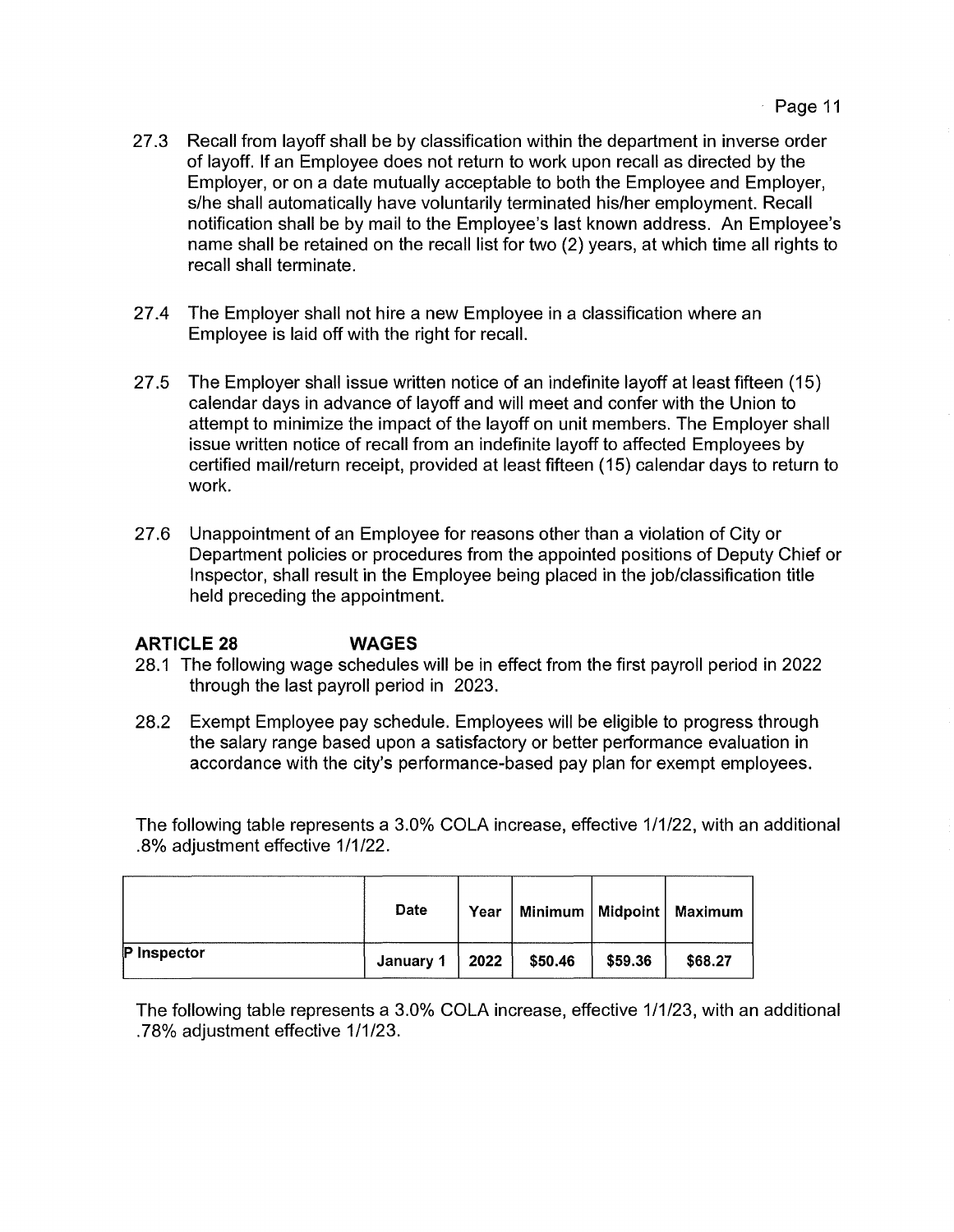| aae |  |  |
|-----|--|--|
|-----|--|--|

|                    | <b>Date</b> | Year |         |         | Minimum   Midpoint   Maximum |
|--------------------|-------------|------|---------|---------|------------------------------|
| <b>P</b> Inspector | January 1   | 2023 | \$52.37 | \$61.60 | \$70.85                      |

28.3 In lieu of on-call pay, Inspectors will be provided a take-home squad car. The Union and Employer agree to meet and confer if operational needs should impact the ability to provide a take-home squad car.

# **ARTICLE 29 PARENTAL LEAVE**

State and federal law provide for parenting leave. In addition, the City provides eligible Employees with two weeks of paid parenting leave under the conditions adopted by City Council and outlined in the Parental Leave Policy in the Employee Handbook, as amended.

### **ARTICLE 30 WAIVER**

- 30.1 Any and all prior agreements, resolutions, practices, policies, rules and regulations regarding terms and conditions of employment, to the extent inconsistent with the provisions of this Agreement, are hereby superseded.
- 30.2 The parties mutually acknowledge that during the negotiations that resulted in this Agreement, each had the unlimited right and opportunity to make demands and proposals with respect to any term or condition of employment not remuved by law from bargaining. All agreements and understandings arrived at by the parties are set forth in writing in this Agreement for the stipulated duration of this Agreement. The Employer and the Union each voluntarily and unqualifiedly waives the right to meet and negotiate regarding any and all terms and conditions of employment referred to or covered in this Agreement or with respect to any term or condition of employment not specifically referred to or covered by this Agreement, even though such terms or conditions may not have been within the knowledge or contemplation of either or both of the parties at the time this contract was negotiated or executed.

# **ARTICLE 31 DURATION**

This Agreement shall be valid and remain in full force and effect until December 31, 2023. In witness whereof, the parties hereto have executed this Agreement on the \_\_\_ day of \_\_\_\_\_\_\_\_\_\_\_ 2022.